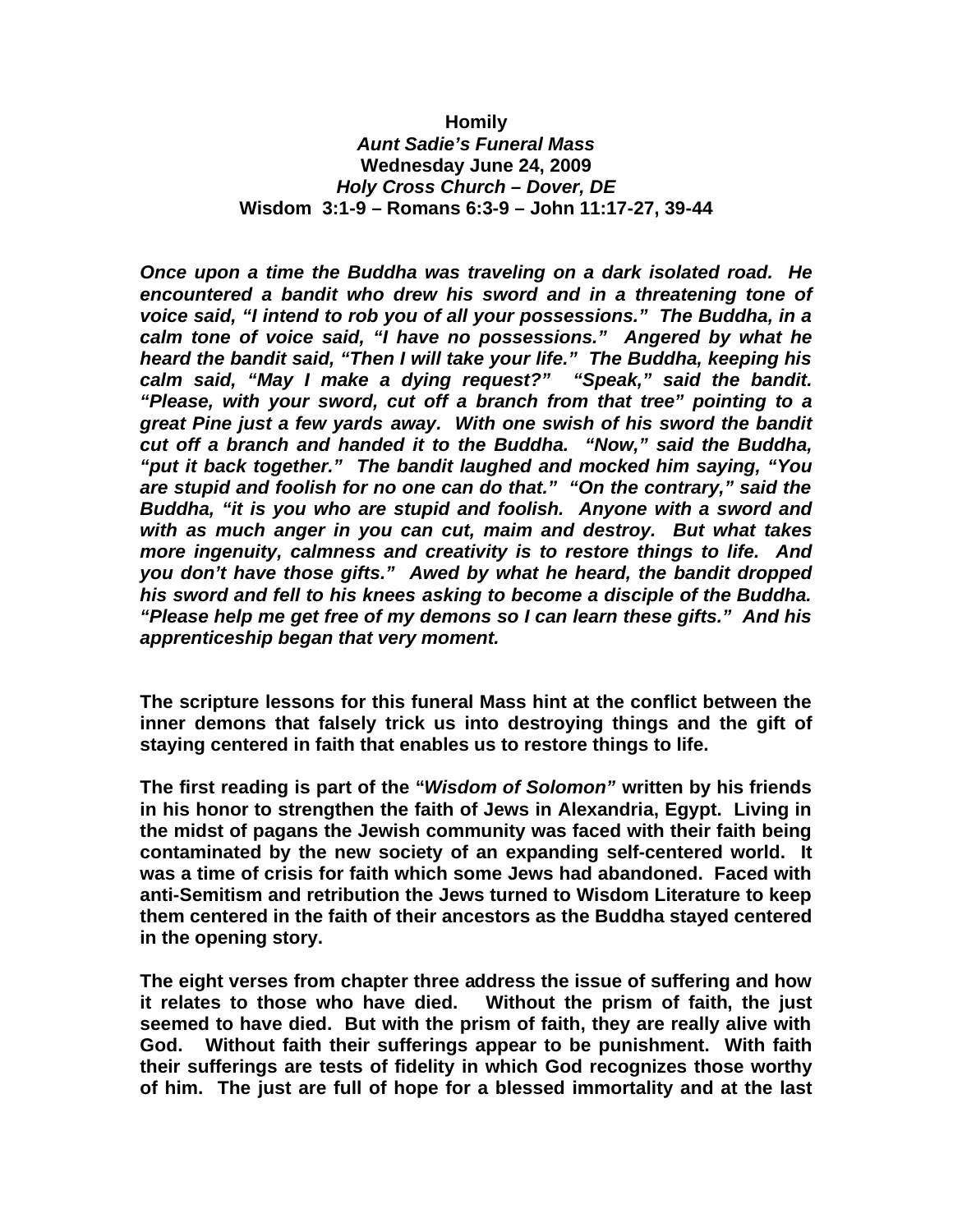**Judgment they shall enjoy the Kingdom of God. The wicked, however, have no hope for the future and their punishments begin even in this life.** 

**Whereas viewing "suffering" differently for the just and the unjust is the issue in the Wisdom reading, liberation from death and sin is the issue for St. Paul in the second readings from his letter to the Romans. In the Wisdom of Solomon "faith" corrects seeing suffering as punishment. For St. Paul baptism transforms ones life from an "old person" living in sin to a "new person" saved by grace. For St. Paul being freed from the life of sin and death and being welcomed into the life of grace and glory is how that inner conflict is resolved. It is also part of the good news Aunt Sadie embraced through baptism. We recalled that spiritually transforming event in her life through the symbols of water, the funeral pall and the paschal candle at the opening rites of Mass. Because of the power of these symbols to grace her inner life this day actually began to unfold on the day of her baptism 90 years ago. That means our farewell to her is her hello to God. In between her life has been the changing of years and the changes of heart we all undergo that closes the door on an earthly life and opens the door to an eternal life.** 

**Finally, the gospel story is not so much John's account of the raising of Lazarus, but how the glory of God will be served through his illness, burial and being called back to life. It is not only about giving an only brother back to two sisters who mourn, but it is the occasion for all who witness it to come to deeper faith through this manifestation of Christ's power.** 

**There are actually two people raised to life in the story. First, Martha is in a tomb created by her anger and hurt. She and her sister sent word to Jesus that Lazarus was dying. Against all expectation he delays his return. When he does he is met with Martha's guilt trip that Jesus is to blame for the loss of her brother.** *"If you had been here my brother would never have died."* **What she's not saying is,** *"this is your fault."* **She is entombed by her own anger and hurt. These unhealthy emotions make her inner world small and narrow. Her heart is constricted by low levels of good oxygen. At this part of the story she is the classic blamer.** 

**The turning point happens when Jesus changes her focus away from blame to him. Her confession that he is the resurrection and the life indicates she is free of her inner tombs of anger and punishment. Only then does Jesus call Lazarus back to life, back to life with two sisters and friends who have put their faith in Jesus. At the sound of Jesus' voice Lazarus emerges from the tomb still wrapped in burial cloths. After ministering to the living by calling Martha out of her tomb of hurt, Jesus ministers to the dead and calls Lazarus out of his tomb of death. What follows is the instruction,** *"untie him and let him go free."*